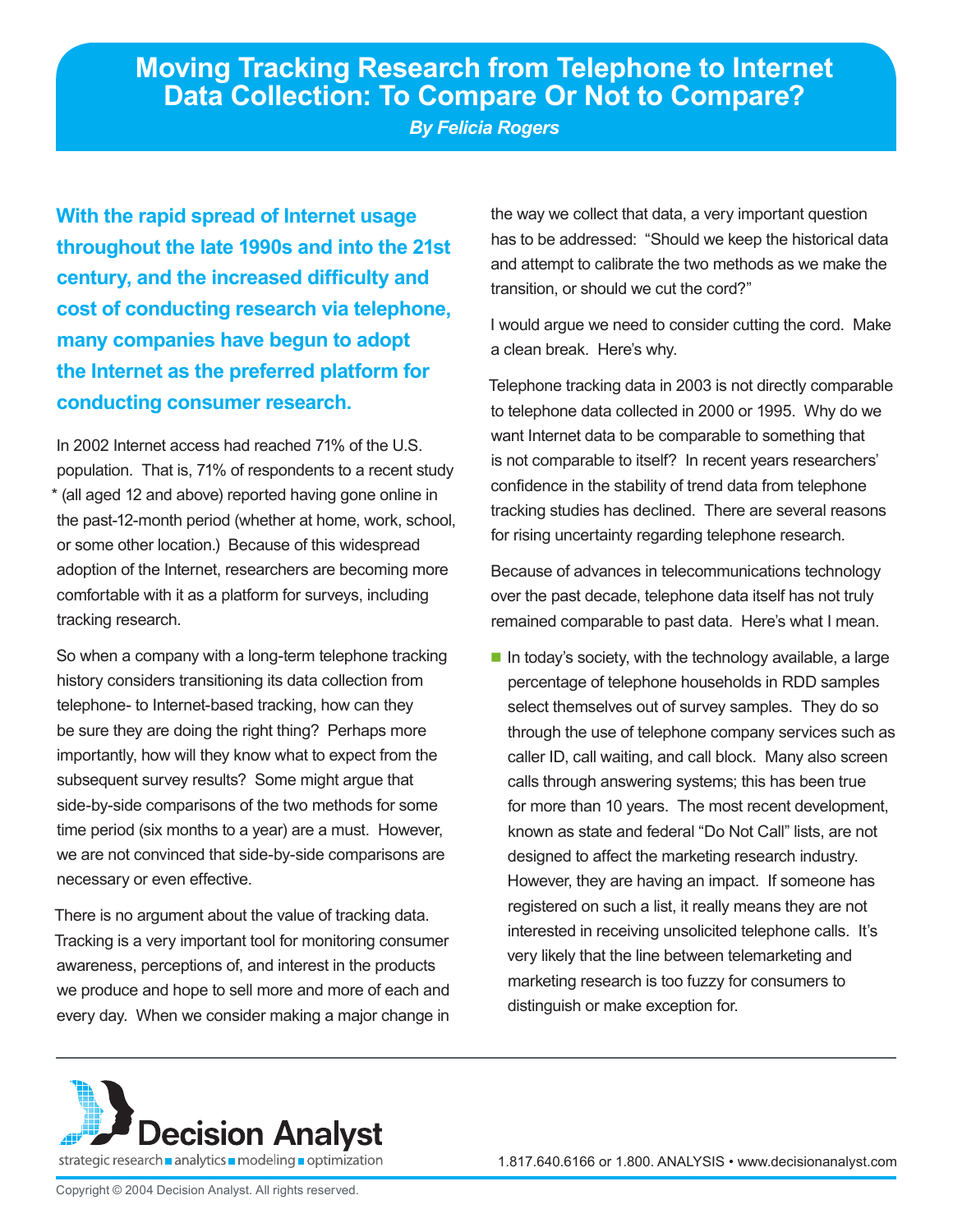■ There has been an explosive demand for unique telephone lines. With the addition of data lines (fax and Internet connections) in virtually every office and in many homes and other locations, there has been a rapidly growing need for telephone companies to add new area codes. As new area codes have been added, they are often "overlaid." When this happens, the well-defined geographic boundaries of "area codes" become extremely blurred. This has a negative impact on our ability to create RDD samples for specific geographic areas. The result is a possible (and potentially unrecognized) disruption or deterioration in comparability of trend data, based solely on the changing sample.

- A very recent development in the U.S. telecommunications industry is the growing trend toward adoption of mobile phones as primary phones. In other words, people are getting rid of their "land lines." Since RDD samples are built from databases of seed numbers that include only traditional telephone lines, cellular and mobile telephones are excluded from RDD samples. So now we have excluded those "early adopters" from telephone samples.
- Americans are becoming busier and busier all the time. As this happens, many Americans are becoming less and less willing to participate in surveys, especially those seen as interruptions. Over the years this has lead to a severe decline in participation rates. When I began my marketing research career in 1989, about 65% of the individuals my company contacted randomly for telephone surveys would agree to participate. That number has declined steadily and has now reached a rate close to 25%. In other words, only one-fourth of the few consumers who answer their telephones when we call will agree to listen to the interviewer long enough to begin answering the screening questions. This means we are interviewing fewer consumers than in the past, which means telephone samples are much less representative of the population than they were 5, 10, or 15 years ago.

Another very important issue is the difference between hearing a questionnaire read over the telephone and seeing a questionnaire on your computer screen. This fundamental difference impacts survey results. Telephone tracking data is based on responses from consumers who are listening to an interviewer reading a questionnaire over telephone lines. In this age of sophisticated technology, "land line" connections are typically very high quality, so the clarity of the transmission is not an issue. What does matter, though, is the unavoidable fact that each human interviewer reads very differently. There are different voices—male and female, different accents, varying enunciation, mispronunciations, fluctuations in tone of voice, faster and slower readers, and the list goes on. All of these variations impact respondents' ability to hear and understand questions clearly and consistently. And this is not even addressing the occasional situation where a telephone interviewer offers an interpretation of what he or she just read, without regard for the strict instruction to reread until the respondent understands, rather than paraphrasing.

When respondents see and read Internet questionnaires for themselves, they make their own interpretations, without the influence of a third party (the interviewer). In addition, seeing a scale, for example, is much more effective than hearing a scale read over the telephone and jotting it down or trying to remember it. Over the Internet, long lists of attributes can be read and reread as necessary, rather than having to listen carefully or ask a telephone interviewer to repeat himself (or just guessing). So, one could argue that Internet data (reading/seeing) is better than telephone data (listening/hearing). Many of the differences between telephone and Internet data will be caused by this unavoidable difference between hearing and seeing.

Questionnaire changes also affect comparability. When transitioning a tracking study, the perfect opportunity to make questionnaire changes presents itself to clients. It is a perfectly reasonable time to add new brands, change attributes, add visual stimulus, and ask questions that